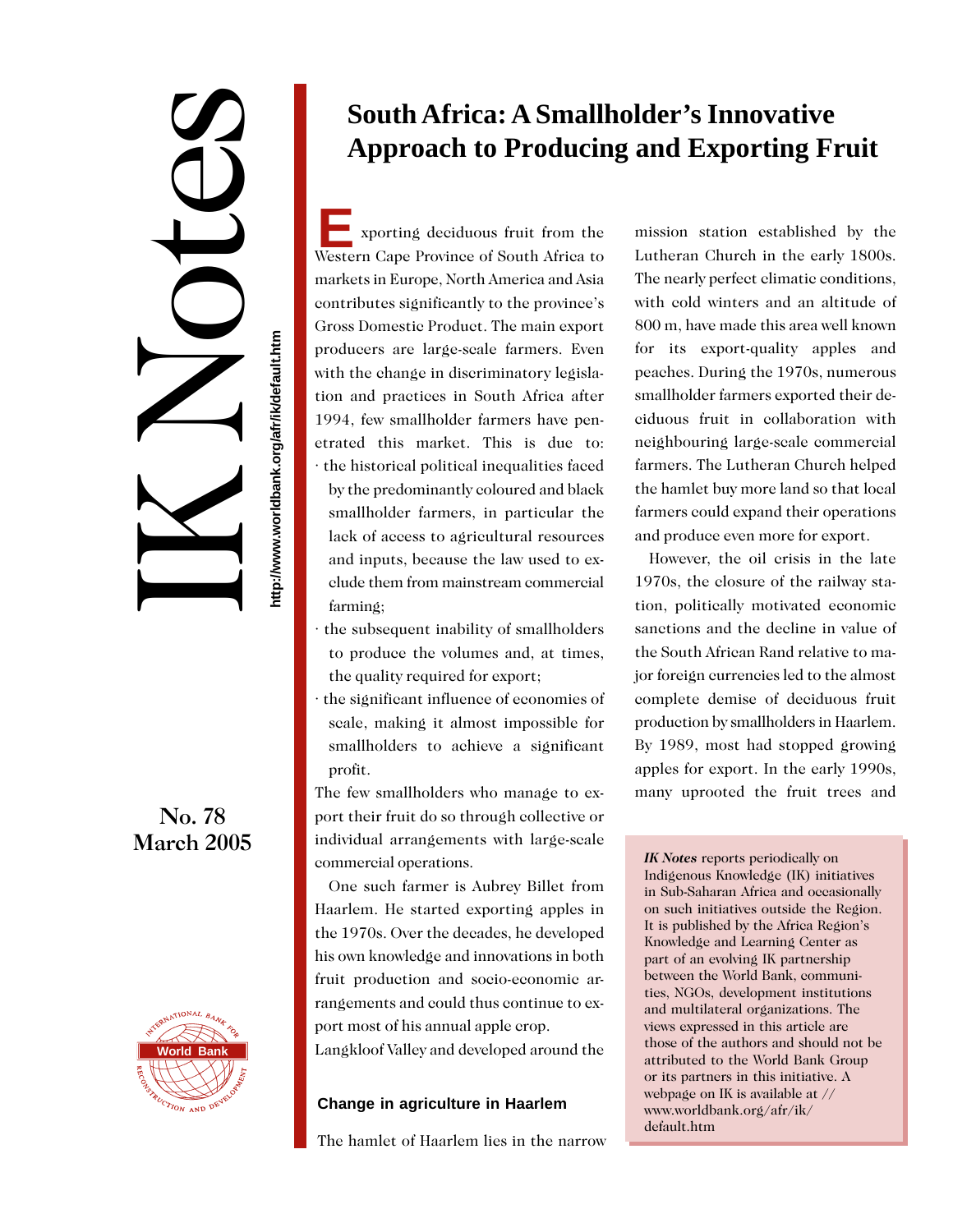switched to arable cash crops. Agricultural production declined, but agriculture and associated employment remained important economic activities. Many residents were employed on surrounding large-scale farms and a few were employed on the smallholdings within Haarlem. Most smallholders now produce livestock and vegetables for household consumption, the local fresh-produce markets and street vendors. A few still grow deciduous fruit for home and the local market. The remaining fruit trees are scattered and old. Aubrey Billet, however, still exports apples.

#### **Early innovations**

Like other Haarlem smallholders during the 1960s and 1970s, Aubrey used his small piece of land to grow various crops for home consumption and local sales. The smallholders' farming practices were severely constrained because they could not buy inputs in small quantities from the local cooperative, which was geared to large-scale production and supplied inputs only in large quantities. During the 1970s, Aubrey and other smallholders arranged with a large-scale farmer that they would produce high-quality apples, which he would buy and then sell on national and foreign markets. These farmers started planting an increasing number of apple trees. Those who worked as labourers on large-scale farms employed local residents to maintain the small orchards. The smallholders bought the small quantities of inputs they needed directly from the large-scale farmer. Thus, they could enter the national and export markets for apples.

Aubrey has a particularly keen interest in apple production, as does the large-scale farmer. Because of their mutual interest, these two men who differ greatly in socio-cultural background and economic status developed a strong friendship that continues today and extends to friendship between Aubrey and the farmer's son, who now manages the farm.

To sell to export markets, farmers must produce apple varieties that meet the high demands and preferences of consumers. Because of changes in consumer preferences, farmers have to invest in new apple varieties every 10–12 years. Resource-poor farmers with little land and facing high input costs cannot afford to do this.

Aubrey planted most of his existing apple trees, of the Starking variety, in the mid-1980s. When market demand for Starking apples decreased, he wanted to switch to Granny Smith, but could afford to replace only a few trees immediately. He therefore decided to experiment with grafting Granny Smith shoots (scions) on to the existing Starking trees.

He had learned about grafting while discussing apple production with his large-scale farmer friend. He taught himself and soon became adept in using this technique. Rather than spend money to buy scions from a nursery, he asked his friend if he could select potential scions from the shoots pruned in July from young trees on the large-scale farm. He stored the scions in the vegetable crisper of his refrigerator (where the temperature never went below  $5^{\circ}$ C) until September/October and then grafted them onto his Starking trees. From his discussions with his friend, he knew that nurseries stored their scions in a similar way before grafting, but use a special storage medium too costly for Aubrey.

After a few trials, Aubrey discovered that he needed to use young scions, not older than one year, and to locate a place on the tree that would take new growth, i.e. where a new branch or shoot was emerging. He also had to make sure that the cut made on the tree was an almost perfect match to the cut on the scion, so that the newly grafted scion would take easily. As Aubrey could not afford a grafting knife, he used a sharpened kitchen knife that produced clean razor-edged cuts that ensured a good fit. He noted that, when he changed apple varieties by grafting onto existing trees, he could harvest suitable fruits two to three seasons after grafting. This was more cost effective for him than replacing the trees, which had to be bought from a nursery and from which he could harvest only four to five seasons after planting. He did, however, buy a few Granny Smith trees to replace some older Starking trees

#### **Scaling out**

A few years after grafting Granny Smith onto the Starking trees, the market preference changed yet again. A new variety, Royal Gala, became popular amongst local and foreign consumers. Aubrey obtained some Royal Gala scions from his friend and grafted these on to Starking and some Granny Smith trees. He also grafted a few onto some Starking trees that were producing Granny Smith apples, resulting in one tree producing both varieties on the same rootstock. He found that he could harvest Royal Gala apples within two seasons after grafting. However, he encountered some problems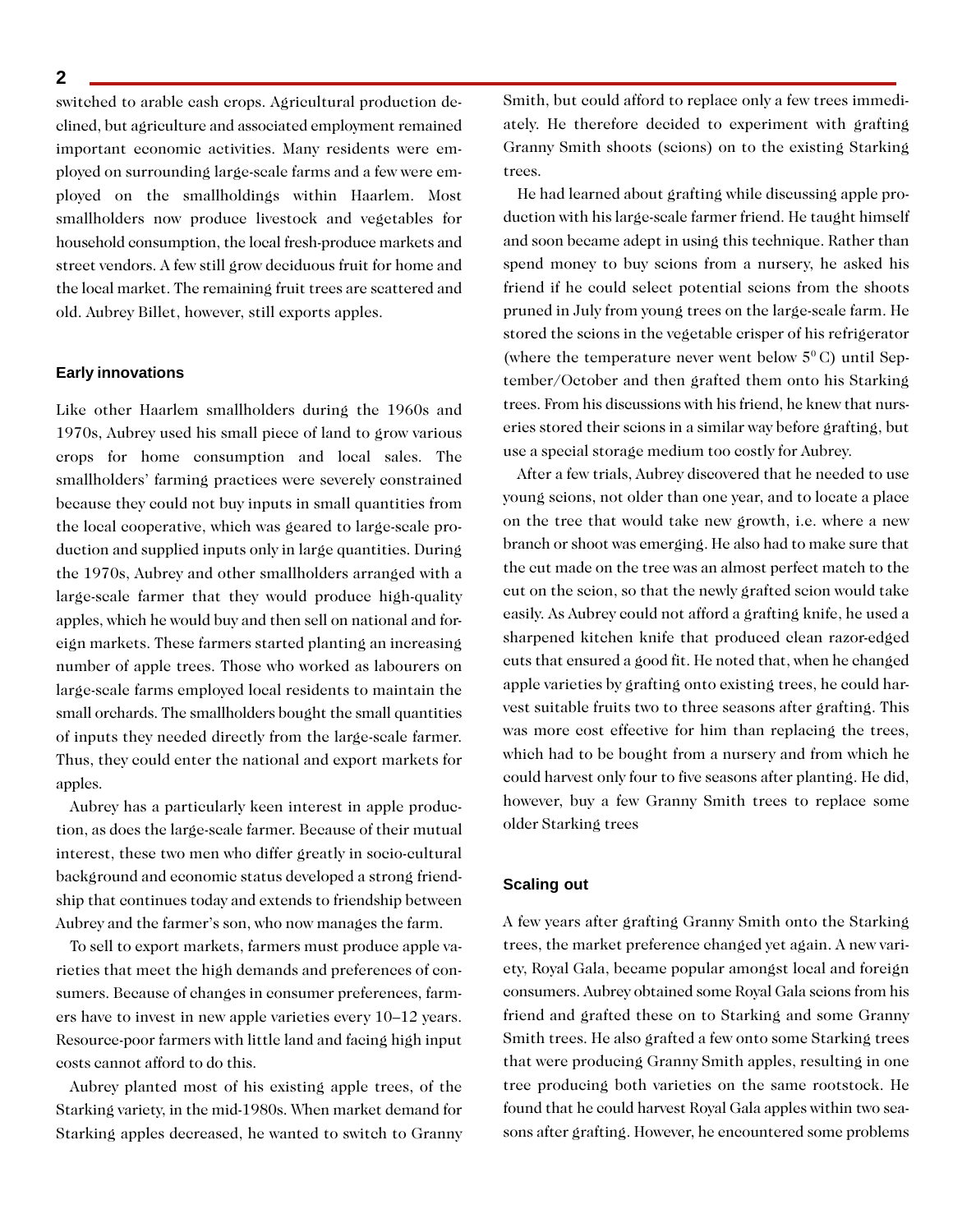with the trees on which he had grafted both Granny Smith and Royal Gala. Each variety reacts differently to pests and diseases and therefore needs a different spraying schedule. If early and late cultivars are grown on the same tree, timely spraying for one variety affects the quality and size of the other. This had serious financial implications. Thus, although he could successfully graft two varieties on one tree, his knowledge of pest and disease control led him to decide to use only one variety per tree. He therefore grafted Royal Gala only on to the remaining Starking trees.

#### **When to graft and when to replace trees**

Despite his success with grafting, Aubrey sees this as a shortterm solution. He has noticed that a newly planted rootstock, with a pre-grafted scion, produces a better yield and fruit quality over a longer period in comparison to one of his "innovative trees". He suggests that these trees be replaced with new trees when the rootstocks are about 20 years old. According to his experience, the quality and quantity of the fruit start to deteriorate in later years. Most of the trees on to which he grafted a new variety were ten years old at the time. The grafting effectively gives each tree another ten years of productive life with a different variety currently in high demand from consumers. By saving his income, he could buy replacement trees when the production of the "innovative trees" started declining. He has not tried to graft onto the new trees, as these are purchased with the marketrequired variety pre-grafted on to them.

### **Some lessons**

During the twelve years that Aubrey Billet has been experimenting and grafting in this fashion, he identified a number of important considerations:

- ·Grafting saves some money, as new trees do not have to be purchased immediately when market demand changes. He can buy these when he has enough money. Since it is hard for a smallholder to get a loan, he needs sufficient cash to pay for the inputs required to produce for national and export markets;
- ·Use of locally available resources (in this case, scions from a fellow farmer) slightly reduces reliance on external resources. Aubrey could select young scions of quality material, as his friend uses only nursery-approved varieties;
- ·When grafting a new variety on to an old tree, only the newly grafted variety should bear fruit. The fruit-bearing shoots/buds of the original variety must be removed. Otherwise, the same problems are encountered as when more than one variety is grafted on to a single tree;
- ·The condition of the tree is important. Old or damaged trees should be replaced, as they produce lower-quality fruit when a new variety is grafted on them.

The relationship that developed between two farmers who come from quite different backgrounds and have different resources but share a common interest in apple production has played a pivotal role in Aubrey's access to materials and ideas which he could integrate into his local knowledge and thus develop his innovations. It also gave him access to a relatively closed market. Such relationships and exchange of knowledge between farmers are important if they are to survive in a time when research and extension services are being increasingly downsized.

## **Sharing innovations**

Only one other smallholder in Haarlem still grows apples for commercial purposes. Because he produces for the local market, his produce need not be of such high quality as is required for export. A few Haarlem farmers produce peaches and plums, but most grow vegetables such as potatoes and onions. Therefore, there is currently little local interest in Aubrey's ideas. However, some smallholders producing stone fruits might be able to try his grafting innovation to see if it can be applied successfully to their fruit types.

Times have also changed in Haarlem, and social reform in South Africa has made it possible for some smallholders to obtain loans and some government support. This means that they are in a better position than Aubrey was to purchase trees when needed. While less fortunate individual households might be interested in Aubrey's grafting techniques, social reform has not been extended to give them access to land on which to plant fruit trees.

By expanding his knowledge through his own experimentation, and without the direct support of agricultural extension and research services, Aubrey continued producing apples for the market while most of his fellow smallholders sought other alternatives to maintain their livelihoods. His innovation allowed him to secure his family's livelihood and educate his children. Unfortunately, he will soon have to stop